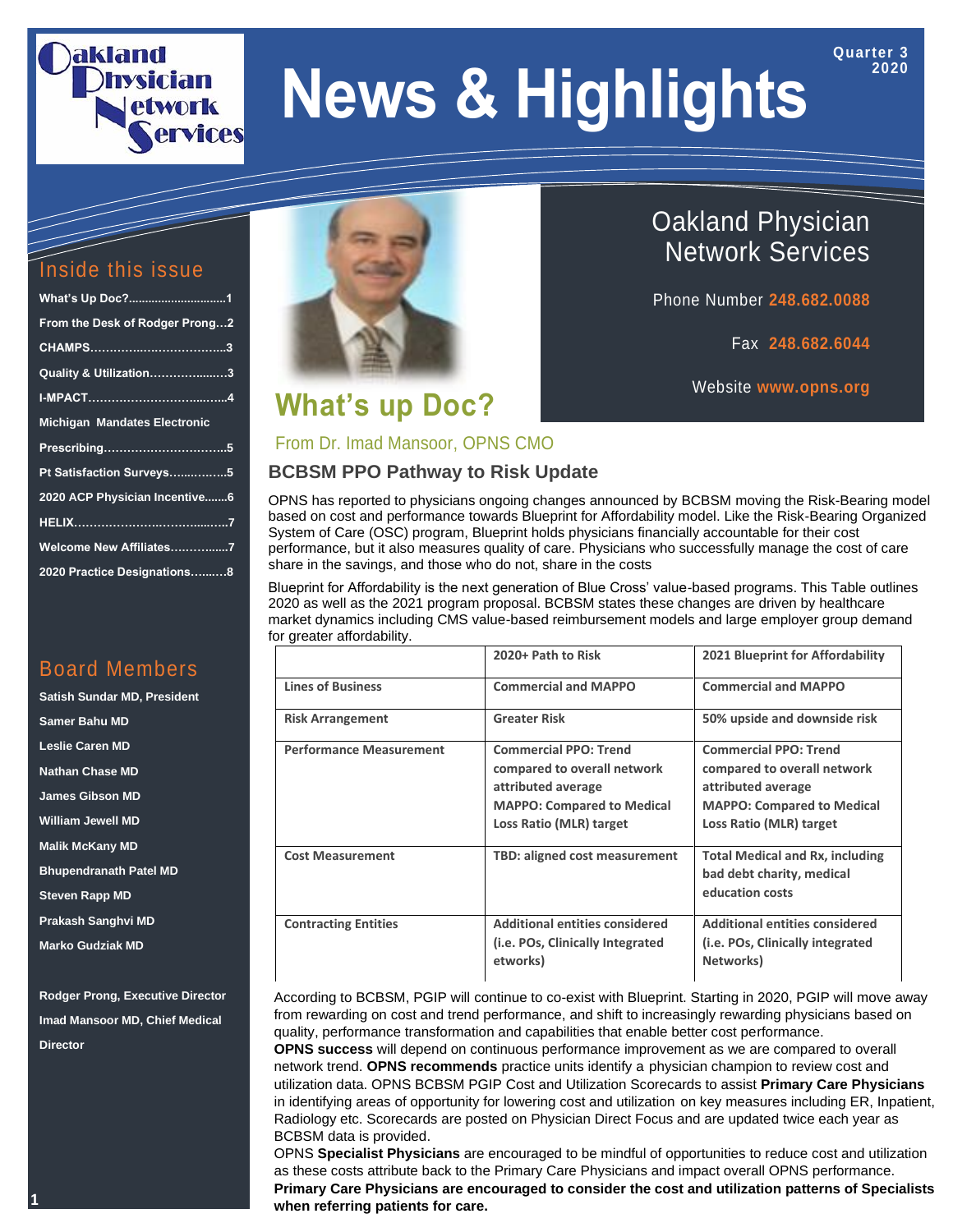

# **From the desk of Rodger Prong**

#### *Cost and Quality Strategies*

It's true that non-compliant Pts are still the biggest problem in health care but health plans looking at all of the data say it has shown that practices that appear to be more successful at keeping costs low and maintaining quality by employing some of the following strategies - Please note that I'm just a messenger so I'm happy to listen but the ideas originate from the health plans;

**Place of Care:** Standardize using Urgent Care instead of ER whenever possible and using Freestanding Surgical Centers as possible and using Chiro when reasonable for "benign" back injury. Accompanying plan comment: I know that if you stop communicating to physicians and members about the benefits of using the proper Place of Care, you will see an increase in costs due to improper usage. So, please don't stop that communication. What you need to start thinking about is discovering changeable patterns at the practice location. This is difficult because each practice does not have the same issue as the next and PCP practice patterns vary wildly so they can be hard to standardize. For many, the medical expenses are the cost driver but for others it is pharmacy expenses. Also widely variable practice to practice is In-Patient and Out Patient usage and number or location of Referrals and Pharmacy usage.

**Pharmacy Fund: Reviewing Generic** Prescription that could replace brands being prescribed is old news but still a problem at some practices but it's also wise to look at generic to generic costs. Generic use rate is consistently high for all but there are cost differences in generics. It's hard to find one drug leading to significant savings because it varies by practice but attentive practices are performing better in their Pharmacy Funds. POs with specialists in their group should know that some specialists that have significant cost inconsistencies are Dermatology and Ophthalmology.

Depending on the practice "small numbers" where only a few members are affecting the cost may be the place to start looking for savings. In a past analysis of one practice that had a high ER rate it was discovered that two of the three PCPs had a good rate but the third was extremely high. After pointing this out it was revealed that each PCP used their own MA. The PCP with the high ER rate had a MA who was a single mom, and had to pick up her kids, so she had the front office advise members who called after 3:30 to go to the ER to be seen. Not all opportunities to save are as easy to find or impact but **here are some of the more common effective interventions:**

**Delivering Telemedicine seems to help.**

**Paying attention to pre-natal visits helps as does** 

#### **Revitalizing Annual Wellness to advance Preventative Medicine - paying special attention to:** ~HGBA1C

- 
- ~Smoke cessation opportunities
- ~Weight reduction opportunities
- ~Evaluate and recommend pt's Employer or Healt plan gym benefit
- ~ stress relief with Yoga and/or Meditation

#### **And here are yet some other ideas;**

Create a "Preferred provider list" for your PCP physicians referrals. We still have variances in our PT treatments even though BC has Evicore monitoring them. Find the PT clinics that are consistently having less treatments per member but maintaining quality and see if you can direct more members there. This can also be done for other types of services controlled by referral.

~ All surgeries can't be moved to an ASF but some are still unnecessarily going to the hospital instead (colonoscopy?). See if you find patterns by offices.

~ SNF and Home Health also vary and working with certain providers known to utilizing referrals properly.

There isn't usually a silver bullet leading to large cost savings but I believe we are at the stage where doing the same as today will not generate the cost savings in the future.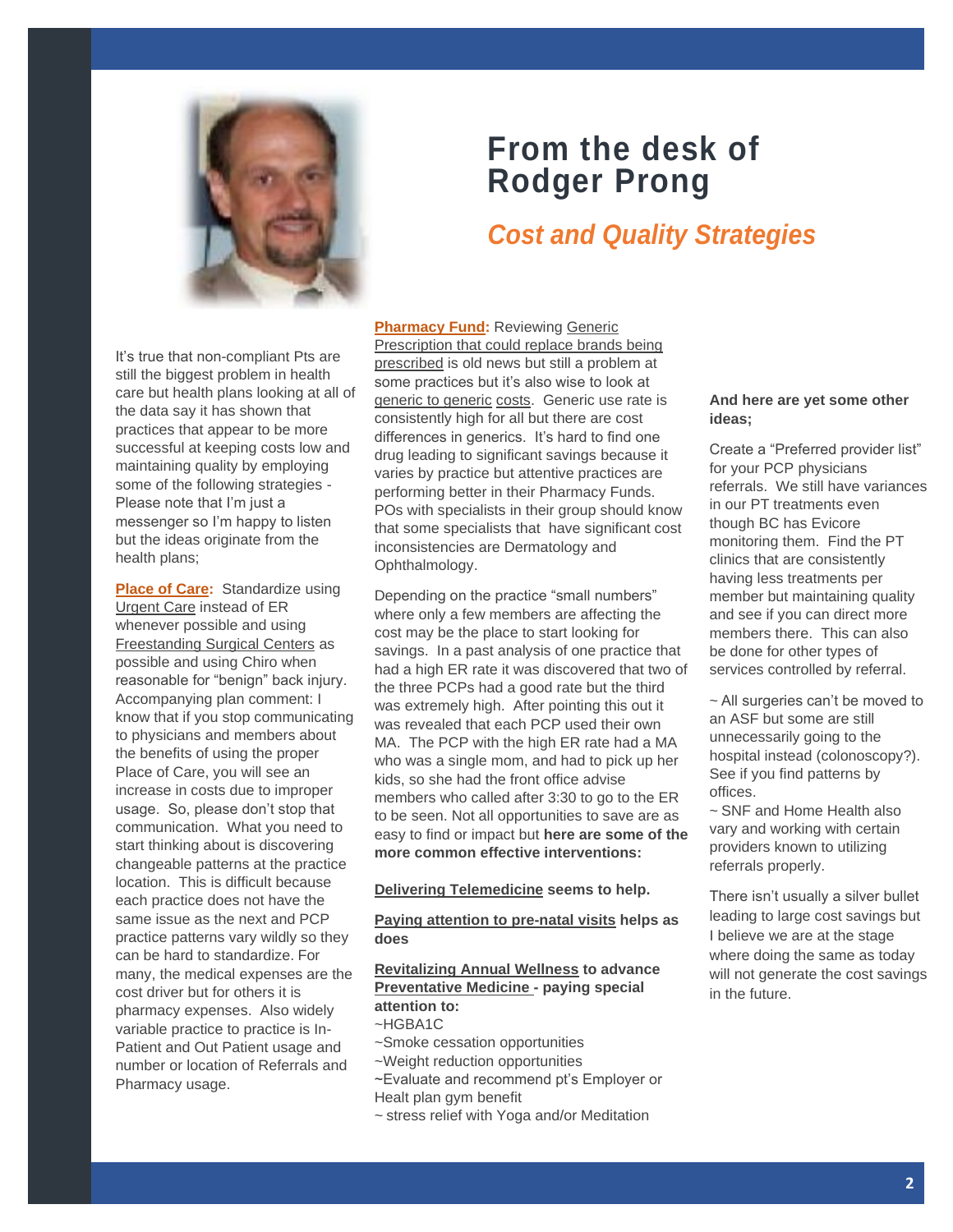#### *CHAMPS Enrollment/Requirement for Prescribers*

In accordance to Michigan Department of Health and Human Services (MDHHS) Bulletin (MSA 17-48), any individual medical provider or entity that provides services, or orders and prescribes services for individuals with Michigan Medicaid coverage must enroll in the Community Health Automated Medicaid Processing System (CHAMPS). Enrollment in CHAMPS is solely used for screening providers participating in Medicaid and does not enroll providers in Fee-For-Service Medicaid. Medicaid rules prohibit payment to providers not appropriately screened and enrolled.

Effective October 1, 2019, providers who prescribe drugs to Medicaid beneficiaries must also be actively enrolled in CHAMPS. MDHHS will prohibit payment for prescription drug claims written by a prescriber who is not enrolled in CHAMPS this is in accordance with MDHHS Bulletin (MSA 19-20). Claims for drugs prescribed by a provider who is not enrolled in CHAMPS will be denied.

This applies to all providers who prescribe drugs, including medical residents. Prescriptions for MI Medicaid members will reject at point-of-sale. The reject code/message displayed to the pharmacy will read: "889: Prescriber Not Enrolled in State Medicaid Program."

To avoid interruptions in beneficiary drug therapy, prescribers are encouraged to enroll in CHAMPS as soon as possible. For information about the provider enrollment process and how to get started, visit www.michigan.gov/MedicaidProviders. This link provides information for healthcare providers who provide services to Medicaid beneficiaries or would like to enroll as a Medicaid provider. It provides links to CHAMPS, billing and reimbursement resources, training, policy documents.

Providers who have questions about the enrollment process or require assistance may contact MDHHS Provider Support at 800.292.2550.

Provider General Information: [www.michigan.gov/medicaidproviders](http://www.michigan.gov/medicaidproviders)

CHAMPS Provider Enrollment: [https://milogintp.michigan.gov](https://milogintp.michigan.gov/)

#### **Quality and Utilization effects PCMH Designation/Specialist VBR**

Just recently we sent out emails for any practice that was in the bottom 1/3 or under 30% in their Quality/Utilization score (Utilization scores are watching ER and Radiology utilization and cost). Guality/Otilization Score (Otilization Scores are watching EN and Nadiology dilization and cost).<br>There always several additional reminders are sent out to all the practices to be attentive to the Gaps in care towards the end of December.

In addition to Specialists VBR also being based on Quality/Utilization scores and lower costs, we must emphasize, it is imperative for any PCMH designated practice to maintain their Quality/Utilization scores (higher than 20%) in order to maintain designation, VBR and the ability to participate in the PDCM (Care Manager) Program.

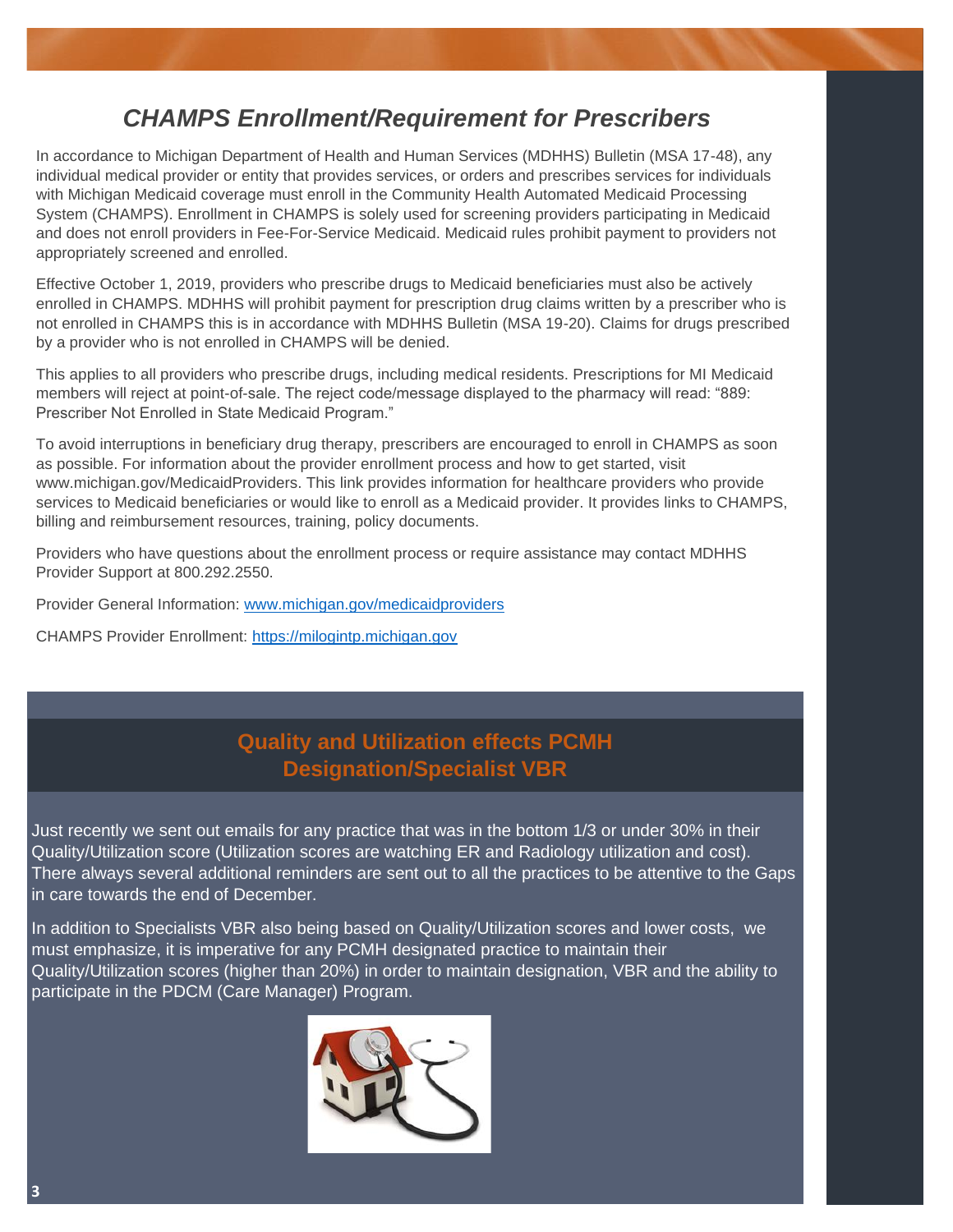





OPNS is participating in Integrated Michigan Patient-centered Alliance in Care Transitions (I-MPACT), a BCBSM PGIP collaborative. I-MPACT works with hospitals, providers, community service organizations, patients, and families to help improve care transitions, and ultimately reduce readmission rates for targeted populations. Since early 2017, OPNS and St. Joseph Mercy Oakland Hospital have been working together to improve care transitions for the Congestive Heart Failure (CHF) patient population. Consistent with processes established between OPNS and St. Joseph Mercy Oakland, we encourage offices to continue to regularly check their Admit, Discharge, and Transfer (ADT) reports.

We highly recommend practices to call patients within 2 days of discharge and schedule a follow-up appointment within 7 days of discharge. The most recent I-MPACT data demonstrates a 5% lower 30-day readmit rate in CHF patients with a scheduled 7-day appointment versus patients without an appointment. Similarly, a kept 7-day appointment demonstrates a 5% lower readmit rate than not-kept. Additionally, transition of care elements including a timely discharge summary with documentation of ejection fraction and follow-up appointment show a 39.3% reduction in readmissions.

Please let us know if OPNS can provide any further assistance with this collaborative project. For more information, contact Jessica Morin, Project Associate, at jmorin@opns.org or visit [http://www.impactcqi.org.](http://www.impactcqi.org/)

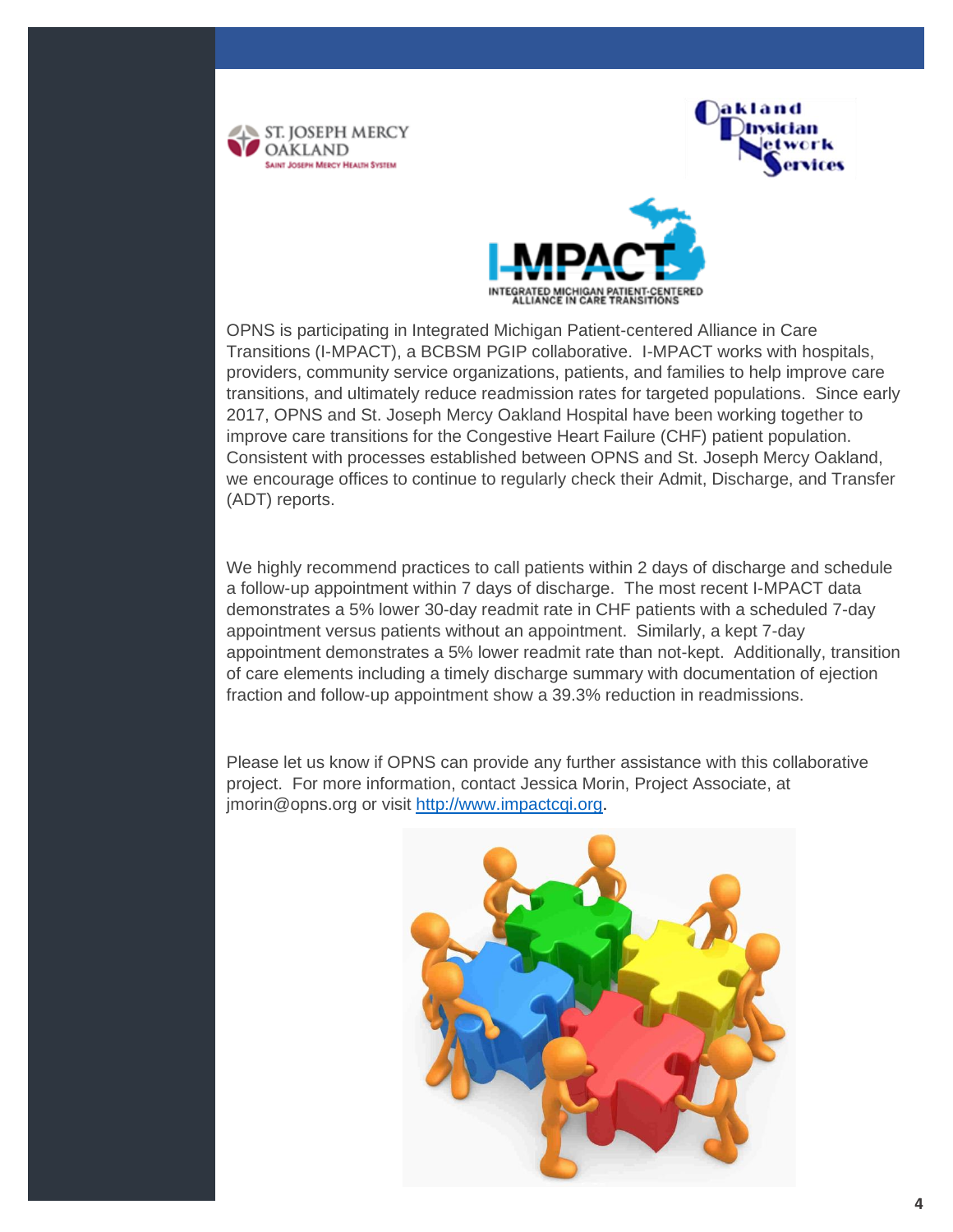# **Michigan Mandates Electronic Prescribing**

Michigan Governor Gretchen Whitmer recently signed her State's electronic prescribing mandate into law. **Michigan House Bill 4217** [\(http://www.legislature.mi.gov/documents/2019-2020/publicact/pdf/2020-PA-0134.pdf\)](http://www.legislature.mi.gov/documents/2019-2020/publicact/pdf/2020-PA-0134.pdf) mandates healthcare providers to electronically prescribe all prescriptions (including Controlled Substances) with an effective date of **October 1st, 2021.** This bill was initially introduced in 2019 with an effective date of January 1st, 2021. The bill took until summer of 2020 to pass after being amended several times in both the House and Senate.



# **Patient Satisfaction Surveys through Survey Monkey**

Reminder that the 2020 Patient Satisfaction Surveys are due before the end of December 2020. The PCMH Team will be glad to send a survey link upon email request. Your office will have 2 weeks to complete the surveys from the date of the email (50 survey Minimum). Upon completion, we will send you a power point of the results. You will need 2 consecutive years of results to keep/put 4.4 11.4 and 14.9 PCMH capabilities in place. If you did the surveys last year and not this year, we would have to revert those capabilities.

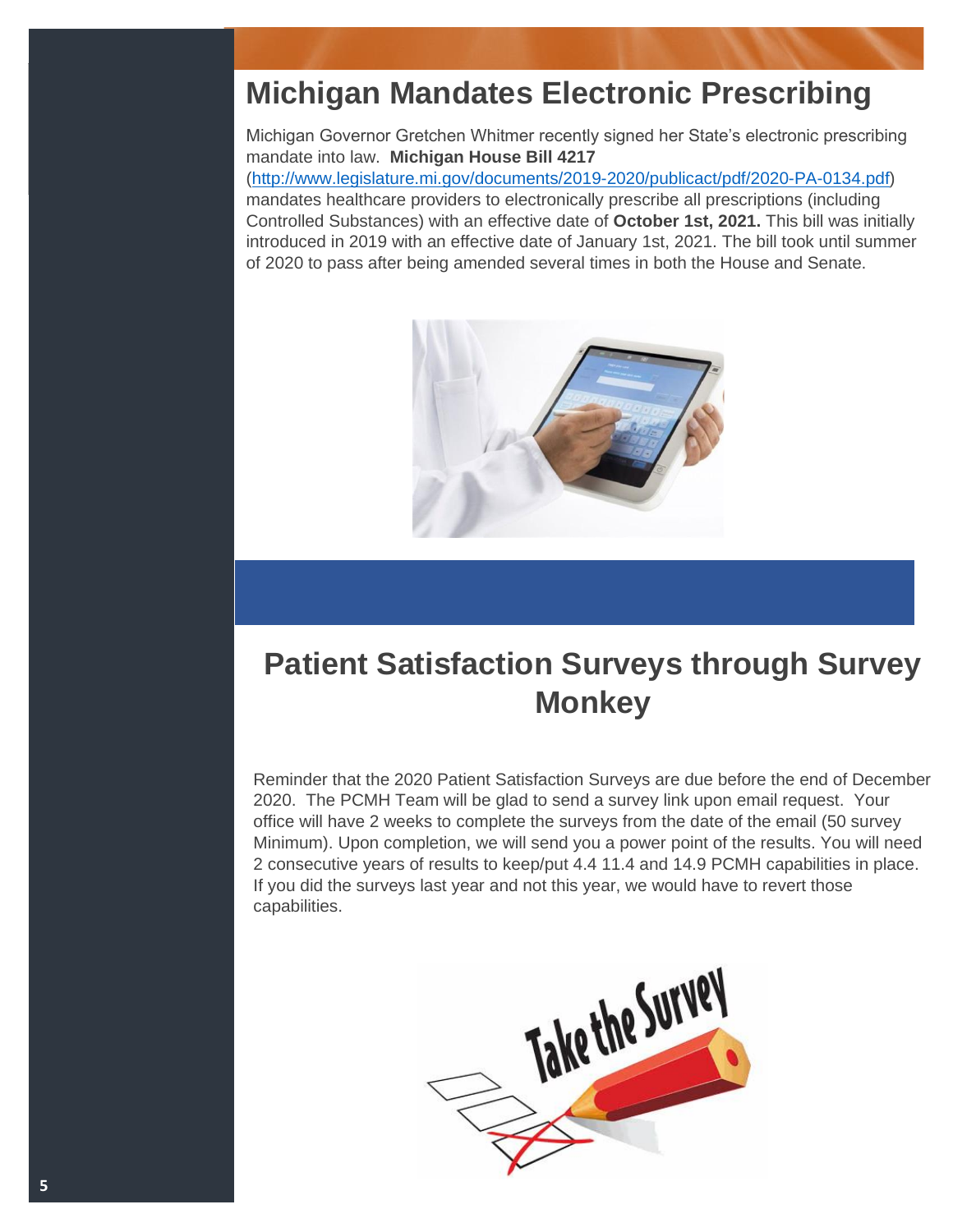

OPNS is pleased to announce that **22 practices** (**20 PCP** and **2 specialists)** qualified for the 2020 Advance Care Planning (ACP) physician incentive award as parat of the annual physician/shareholder payout – a growth of 7 new practices since the beginning of the year! This incentive recognized physicians that have an established office process for ACP as defined by the PCMH capability 4.16 and were also able to demonstrate ongoing work in this area by submitting the patient signature/date pages from recently executed Advance Directives.

Physician incentive awards for next year will be established in January and the ACP incentive will likely be offered again in 2021. Please continue to make Advance Care Planning conversations and Advance Direction completion an integral part of your routine office practice for the sake of your patients and so that you may qualify for next year's award. For questions or office assistance with end of life planning processes contact Beverly Walters RN at [bwalters@opns.org.](mailto:bwalters@opns.org)

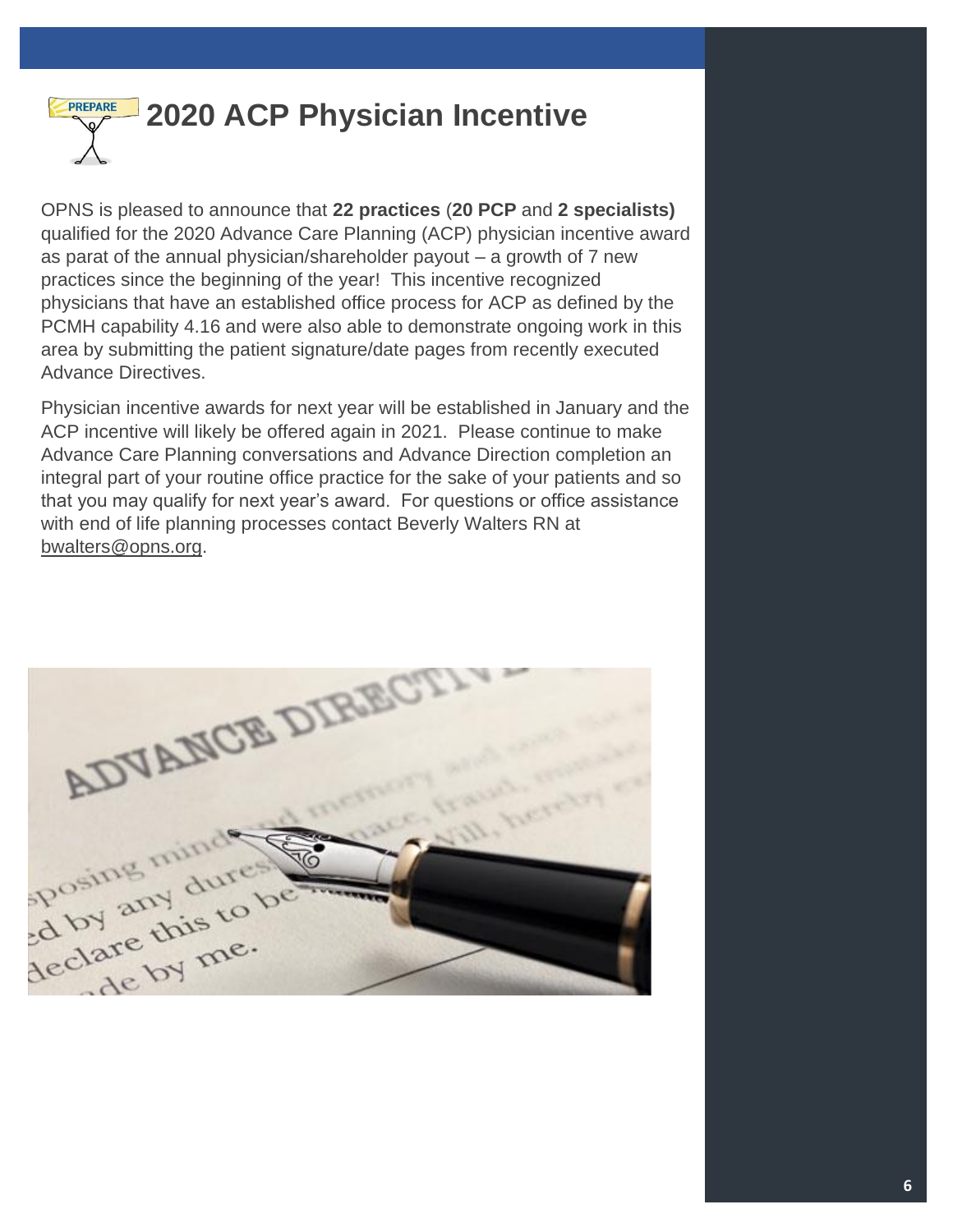# **Helix Diagnostics Laboratory Services for OPNS and Reliance Physicians**

Helix Diagnostics (www.helixmdx.com) is one of the Michigan's fastest growing labs. "Our commitment to customer service, access, quality, compliance, accuracy, and turn-around time for results set us apart from the rest. We can tailor services to the specific needs of our customers." Says Jim Grossi, CEO.

Helix Diagnostics currently collects and processes OPNS and Reliance employee Covid-19 tests and we welcome

the opportunity to expand our relationship to add value to OPNS and Reliance physicians and patients. Here are some highlights of what Helix will offer.

- Helix Diagnostics performs Covid-19 Molecular and Antibody IgG, and full panel toxicology and blood tests
- With Helix Diagnostics, OPNS and Reliance patients will not be sent to collections
- Upon request, Helix will perform in-home collections for OPNS or Reliance patients that are unable or unwilling to leave their home
- Turn-around time for results is 48 hours from receipt of the sample
- Helix accepts all major insurances
- Covid-19 collection tents can be set up for community or public events

Helix Diagnostics clients are physician groups, urgent care centers, colleges and universities, community organizations, county governments and businesses.

Helix Diagnostics is COLA accredited, CLIA and CMS compliant.

Contact information: 6620 Highland Rd., Suite 240 Waterford Township, MI 48327 Phone: 888-275-5221

Website: [www.helixmdx.com](http://www.helixmdx.com/)

| Weicome New Ammales |                               |           |                                    |  |
|---------------------|-------------------------------|-----------|------------------------------------|--|
|                     | <b>Last Name   First Name</b> | Degree    | <b>Specialty</b>                   |  |
| O'Shell             | Ashlee                        | MD        | <b>Obstetrics &amp; Gynecology</b> |  |
| <b>Pawlusiak</b>    | Alexandria                    | NP.       | <b>Nurse Practitioner</b>          |  |
| <b>Below</b>        | Grant                         | DO        | <b>Family Medicine</b>             |  |
| <b>Kraus</b>        | Kaitlin                       | NP.       | <b>Nurse Practitioner</b>          |  |
| <b>Olinik</b>       | Kelsey                        | <b>NP</b> | <b>Nurse Practitioner</b>          |  |
| <b>Muldowney</b>    | Michael                       | PA.       | <b>Physician Assistant</b>         |  |
| Pasupulati          | Ratnavalli                    | MD        | Internal Medicine                  |  |
| Rami                | Salomi                        | DO        | <b>Family Medicine</b>             |  |
| Samona              | Jason                         | DO        | <b>Orthopedic Surgery</b>          |  |
| <b>Sperry</b>       | Deborah                       | NP.       | <b>Nurse Practitioner</b>          |  |
| <b>Xavier</b>       | Andrew                        | <b>MD</b> | Psychiatry/Neurology               |  |
| Alami               | Zahra                         | MD        | Hospitalist                        |  |
| <b>Tapper</b>       | Alexander                     | <b>MD</b> | Urology                            |  |
| Wilson              | Alec                          | MD        | Urology                            |  |

### Welcome New Affiliates